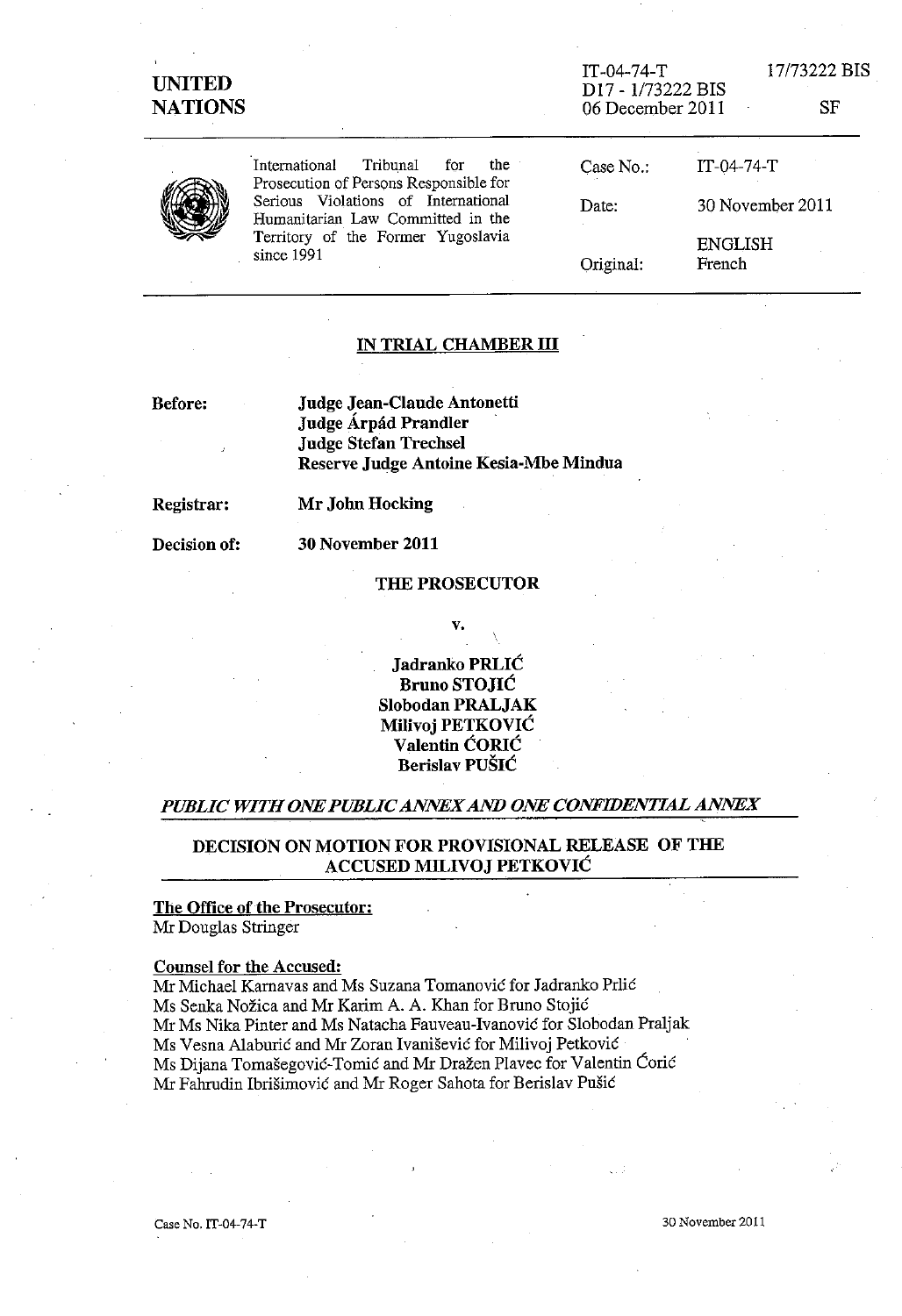#### **I INTRODUCTION**

l. Trial Chamber ID ("Chamber") of the International Tribunal for the Prosecution of Persons Responsible for Serious Violations of International Humanitarian Law Committed in the Territory of the Former Yugoslavia since 1991 ("Tribunal"), is seized of the "Motion of Milivoj Petkovic for Release Pending Judgement", filed as a public document with a public annex ("Motion") on 14 November 2011 by Counsel for the Accused Milivoj Petkovic ("Petkovic Defence"; "Accused Petković").

#### **II PROCEDURAL BACKGROUND**

2. **On** 14 November 2011, the Petkovic Defence filed a Motion in which it seeks provisional release for the Accused Petkovic until the final judgement is rendered in the present case. $<sup>1</sup>$ </sup>

 $\setminus$ 

3. On 16 November 2011, the Ministry of Foreign Affairs of the Kingdom of the Netherlands ("Netherlands") sent a letter to the Tribunal indicating that it did not object to the provisional release of the Accused Petković.<sup>2</sup>

4. On 28 November 2011, the Office of the Prosecutor ("Prosecution") filed as a confidential document the "Prosecution Response to Milivoj Petković's Motion for Provisional Release" ("Response") in which the Prosecution objects, in particular, to the provisional release of the Accused Petkovic for an indefinite period.<sup>3</sup> On the same day, the Prosecution filed as a public document a redacted version of the Response.

5. On 2l November 2011, the Petkovic Defence filed as a confidential document the "Motion of Milivoj Petković for Provisional Release" with four confidential annexes. ("Second Motion") in which the Petkovic Defence asks the Chamber to grant proVisional release to the Accused Petkovic in Split from 15 December 2011 to 15 January 2012.<sup>4</sup>

<sup>1</sup> Motion, paras 2 and 29.

**<sup>2</sup> Letter from the Netherlands concerning the provisional release of Milivoj Petkovic of 16 November**  2011 and filed with the Registry on 18 November 2011.

Response, paras 1 and 20.

Second Motion, para. 24.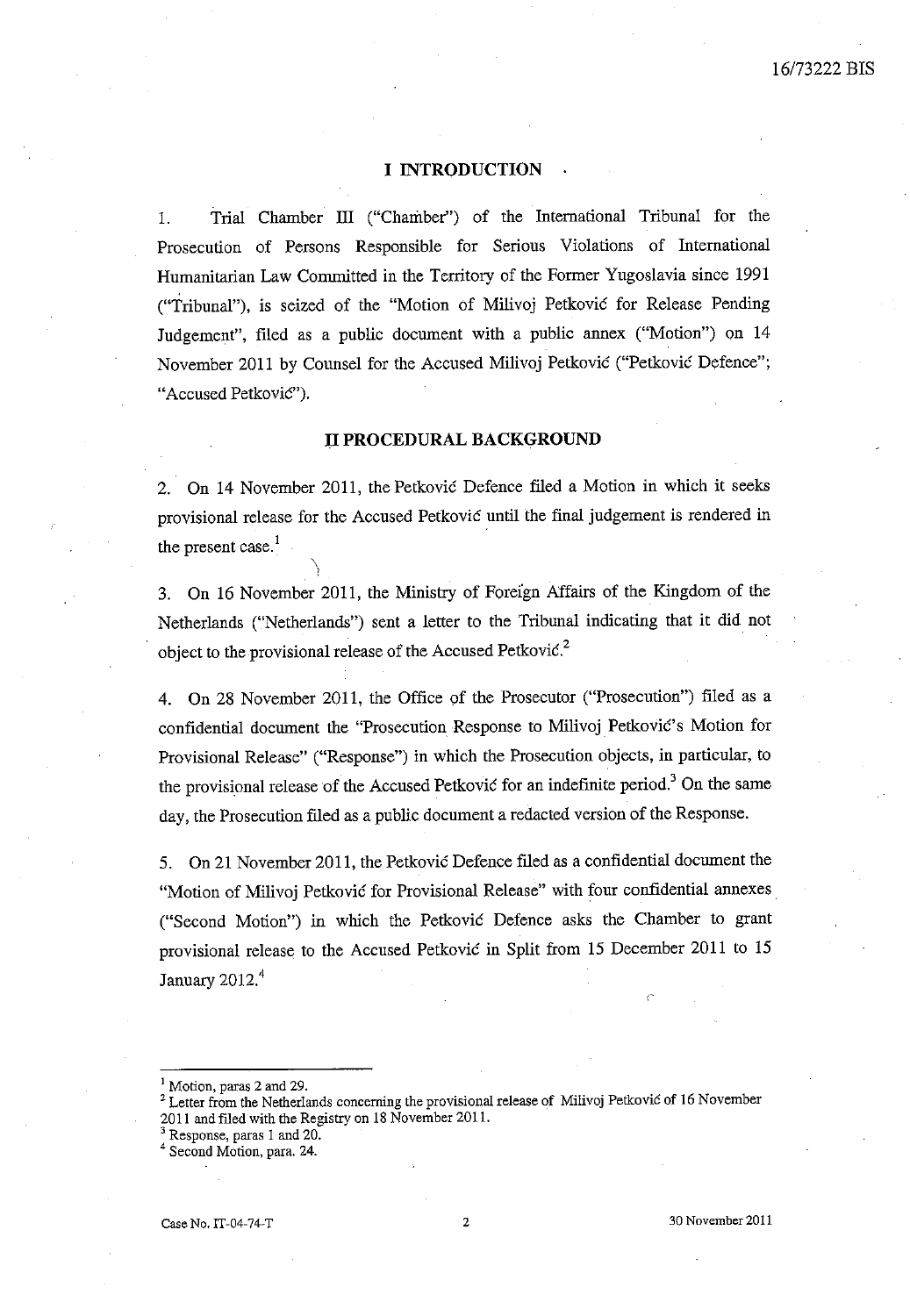6. On 25 November 2011, the Ministry of Foreign Affairs of the Netherlands sent a letter to the Tribunal indicating that it did not object to the Second Motion.<sup>5</sup>

7. On 28 November 2011, the Prosecution filed as a confidential document the "Prosecution Response to Milivoj Petković's Alternative Motion for Provisional Release" ("Second Response"), in which it objects, first of all, to the Second Motion<sup>6</sup> and asks the Chamber, in the alternative, should it grant the Second Motion, to release the Accused only for a period that is proportional to the humanitarian reasons presented by the Petkovic Defence<sup>7</sup> and to stay its decision to allow the Prosecution to file an appeal before the Appeals Chamber.<sup>8</sup>

#### **m. DROIT APPLICABLE**

8. The Chamber notes that on 20 October 2011, Rule 65 (B) of the Rules of Procedure and Evidence ("Rules") was amended to read as follows:

9. "Release may be ordered at any stage of the trial proceedings prior to the rendering of the final judgement by a Trial Chamber only after giving the host country and the State to which the accused seeks to be released the opportunity to be heard and only if it is satisfied that the accused will appear for trial and, if released, will not pose a danger to any victim, witness or other person. The existence of sufficiently compelling humanitarian grounds may be considered in granting such **release. "** 

10. Bearing in mind this amendment, the Chamber refers to the only developments that have occurred regarding the application of Rules  $65$  (A) and (B) of the Rules.<sup>9</sup>

<sup>&</sup>lt;sup>5</sup> Letter from the Netherlands concerning the provisional release of Milivoj Petković of 25 November 2011 and filed with the Registry on 28 November 2011.

Second Response, paras 1, 3, 4 and 6.

<sup>7</sup>**Second Response, paras 5 and 7.** 

<sup>&</sup>lt;sup>8</sup> Second Response, para. 8.

*<sup>9</sup> See* **in this respect, and in particular, "Decision on Accused Praljak's Motion for Provisional**  Release", confidential with confidential armex, 4 December 2009, paras 10 and 11; "Decision on **Accused Bmnc Stojic's Motion for Provisional Release", confidential with confidential annex, 9 December 2009, paras 6 and 7; "Decision on Motion for Provisional Release of the Accused Petkovic,** . confidential with confidential annex, 9 December 2009 *("Petkovic* Decision of 9 December 2009"),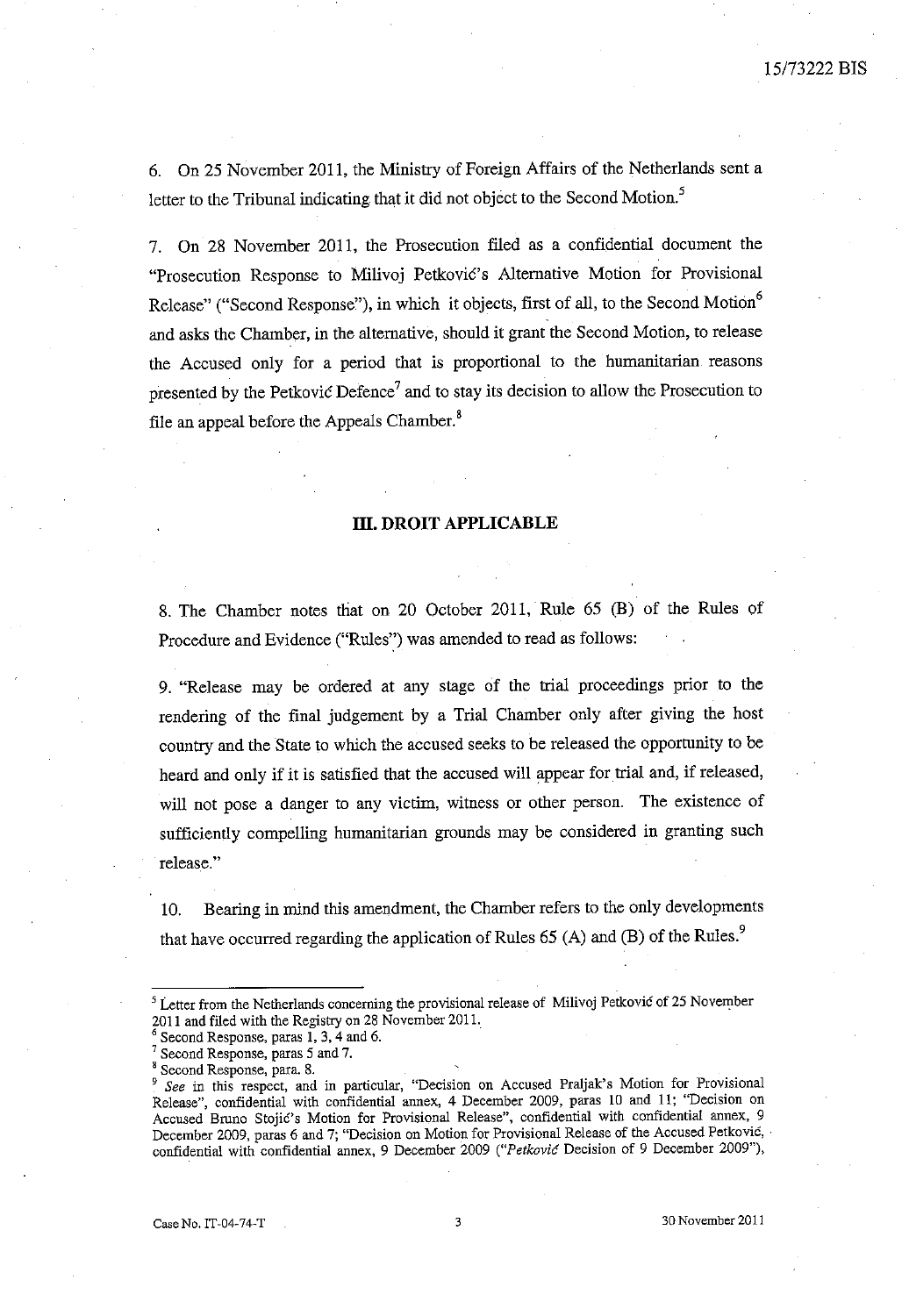11. In this respect the Chamber recalls that in its previous decisions it has pointed out that under the provisions of Rule 65 (A) of the Rules. once detained an accused may only be released upon an order of the Chamber. In accordance with Rule 65 (E) of the Rules, the Chamber may order provisional release only after giving the host state and the State to which the accused seeks to be released the opportunity to be heard and only if it is satisfied that the accused will appear for trial and, if released, will not pose a danger to any victim, witness or other person.

12. Furthermore, Tribunal case-law has long held that the decision whether to grant or to refuse provisional release pursuant to Rule 65 of the Rules comes under the Chamber's discretionary power.<sup>10</sup> In order to establish whether the requirements of Rule 65 (E) of the Rules have been met, the Chamber must consider all the relevant factors which a Trial Chamber would be reasonably expected to consider in coming to a decision.<sup>11</sup> The Chamber must then provide a reasoned opinion of the factors leading to its decision.<sup>12</sup> What these relevant factors are, as well as the weight to be accorded to them, depends upon the particular circumstance of each case.<sup>13</sup> As it relies first and foremost on the facts in the particular case, each request for provisional release is considered, as recalled by the Appeals Chamber in particular in the Prlic Decision of 5 June 2009, in light of the specific circumstances

paras 7 to 10.<br><sup>10</sup> The Prosecutor v. Jovica Stanišić and Franko Simatović, Case No. IT-03-69-AR65.4, "Decision on **Prosecution Appeal of Decision on Provisional Release and Motions to Present Additional Evidence Pursuant to Rule 115", public, 26 June 2008** *("Jovica StaniS'i6* **Decision"), para. 3;** *The Prosecutor v. Milutinovic et al.,* Case No. IT-05-S7-AR65.2, "Decision on Interlocutory Appeal of Denial of **Provisional Release DUring the Winter Recess", public, 14 December 2006, para. 3;** *The Prosecutor v. Popovic et a/.,* Case No. *IT-65-SS-AR6S.2,* "Decision on Defence's Interlocutory Appeal of Trial Chamber's Decision Denying Ljubomir Borovcanin Provisional Release", public, 30 June 2006. para. *5; The Prosecutor v. PrUc et al.,* Case No. IT-04-74-AR65.7, "Decision on Prosecution's Appeal from *Decision relative a la Demande de mise en liberte provisoire de ['Accuse Petkovi6* **Dated 31 March**  200S", public, 21 April 200S *("Petkovic* Decision of 21 April 2008"), para. 5; *The Prosecutor v. Prlic*  et al., Case No. IT-04-74-AR65.8, "Décision relative à l'appel interjeté par l'Accusation contre la *decision relative a la demande de mise en liberti provisoire de ['Accuse Prlic rendue le* **7** *avril2008",*  public, 25 April 2008 *("Prlic* Decision of 25 April 2008"), para. 7.

*1The Prosecutor v. Mico Stanisic***, Case No. IT-04-79-AR65.1, "Decision on Prosecution's** Interlocutory Appeal of Mico Stanišic's Provisional Release", public, 17 October 2005 ("Mico Stanišic **Decision"), para. 8;** *Jovica StaniSicDecision,* **para. 35;** *Petkovi6Decision* **of 21** April 2008, **para. 8;**  *Prlic* Decision of 25 April 2008, para. 10.

**<sup>12</sup>***Jovica StanisicDecision,* **para. 35;** *PetkovicDecision* **of 21** April 2008, **para. 8;** *PrltcDecision* **of 25**  April 2008, para. 10; *Mico StanisicDecision,* para. 8.

*13 Jovica Stanisic* **Decision, para. 35;** *Petkovic* **Decision of 21 Apri12008, para. 8;** *PrltcDecision* **of 25**  April 2008, para. 10.

**paras 5 and 6; "Decision on Motion for Provisional Release of Accused Stojic", confidential with**  confidential annex, 2 November 2011, para. 7; and "Decision on Jadranko Prlić's Motion for **Provisional Release", public with one confidential annex and one public annex, 24 November 2011,**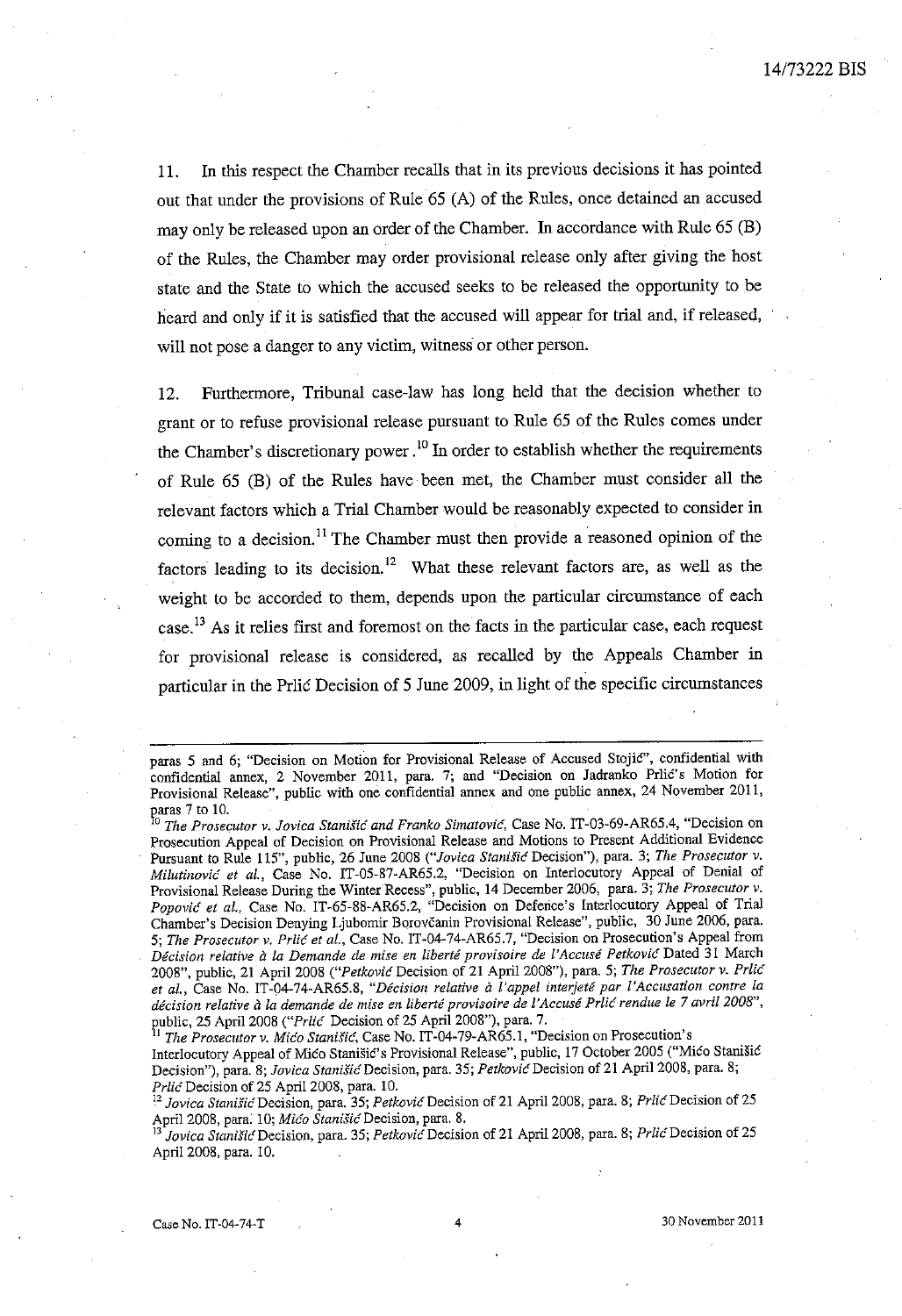of the Accused.<sup>14</sup> The Chamber is required to assess these circumstances when it rules on the provisional release, but also, as much as can be foreseen, to envisage how those circumstances may evolve once the Accused is due to appear before the Tribunal. 15

### IV ARGUMENTS OF THE PARTIES

13. First, the Chamber notes that with respect to developments hereinafter that relate to the Motion, there is no need at this stage to take up again the arguments of the Parties concerning the Second Motion.

14. The Accused Petkovic seeks provisional release to be with his wife in Split and to be able to pay an occasional visit to his mother in Vrpolje<sup>16</sup> until the judgement is rendered.<sup>17</sup>

15. In support of the Motion, the Petković Defence recalls the case-law of the European Court of Human Rights in the matter of provisional detention which should be an exceptional measure.<sup>18</sup>

16. It emphasises that the Chamber has already granted provisional release for the Accused Petkovic fourteen times, pointing out each time that the Accused met all the requirements of Rule  $65$  (B) of the Rules.<sup>19</sup>

17. The Petković Defence moreover maintains that during the 14 instances of provisional release, the Accused Petkovic complied with all the conditions imposed

<sup>17</sup> Motion, para. 29.

<sup>19</sup> Motion, paras 15 and 23.

<sup>&</sup>lt;sup>14</sup> The Prosecutor v. Boškoski and Tarčulovski, Case No. IT-04-82-AR65.1, "Decision on Johan Tarculovski's Interlocutory Appeal on Provisional Release", public, 4 October 2005, para. 7; *Jovica StanisicDecision,* para. 35; *PetkavicDecision* of 21 Apri1200S, para. 8; *PrlicDecision* of 25 April 2008, para. 10; *Mica Stanisi6Decision,* para. 8. *The Prosecutor v. Prlic et aI,* Case No. **IT** -04-74- AR65.14, "Decision on Jadranko Prlic's Appeal Against the 'Décision relative à la demande de mise en liberté provisoire de l'Accusé Prlić, 9 April 2009", 5 June 2009, para. 13.

*<sup>15</sup> Jovica Stanisi6* Decision, para. 35; *Petkovi6* Decision of 21 April 2008, para. 8; *Prli6Decision* of 25 April 2008, para. 10; *Mico Stanišic* Decision, para. 8.<br><sup>16</sup> Section, <sup>16</sup>

<sup>16</sup>*See* footnote S, p. 12.

<sup>&</sup>lt;sup>18</sup> Motion, paras 8 and 9.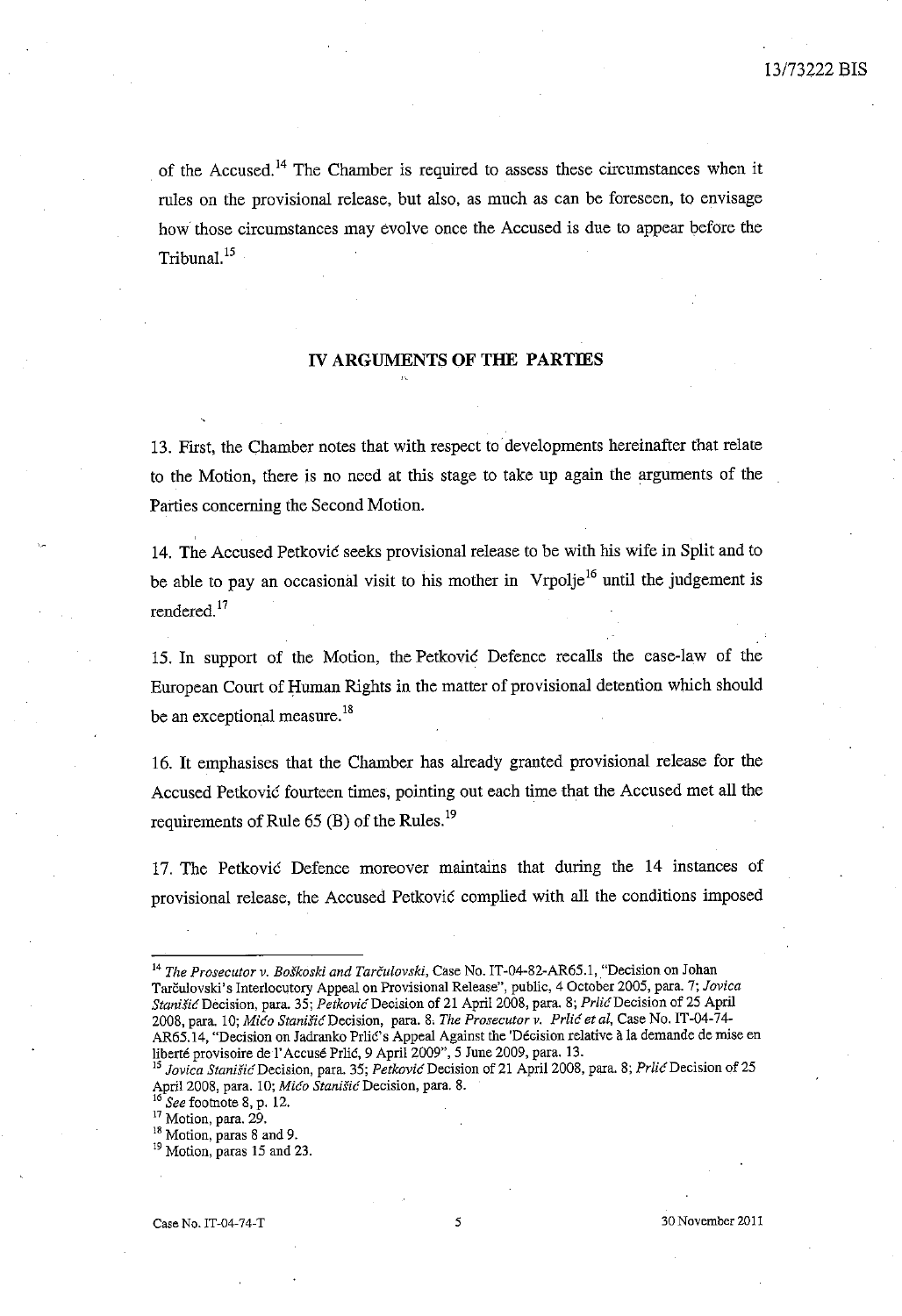by the Chamber;<sup>20</sup> returned to The Hague when ordered by the Chamber<sup>21</sup> and has never caused any disorder either in the Republic of Croatia or in the Republic of Bosnia and Herzegovina.<sup>22</sup>

18. In respect to the condition linked to the existence of sufficiently compelling humanitarian grounds for the Accused Petkovic, the Petkovic Defence refers the Chamber to the arguments presented in its previous request, shonld the Chamber wish to take them into consideration. $^{23}$ 

19. The Petkovic Defence concludes that, to the extent that, with respect to the conduct of the Accused Petkovic during his last provisional releases, there is no reason to think that he would pose any danger to the victims, witnesses and any other persons or that he would interfere in any way with the proper administration of justice,<sup>24</sup> he should therefore be released pending the judgement.<sup>25</sup>

20. In its Response, the Prosecution recalls that, under Rule 64 of the Rules, once transferred to The Hague to be tried, an Accused shall be detained. According to the Prosecution, this is justified by the fact that the Tribunal does not have the power to execute its own arrest warrants and relies on international authorities for this. Moreover, the gravity of the alleged crimes, the legal and factual complexity of the case and the distance between the Tribunal and the region in which those crimes took place all distinguish the Tribunal from national courts.<sup>26</sup> Finally, according to the. Prosecution, the criteria that must be considered by the Chamber when deciding on using its discretionary power in the matter of provisional release, vary from those that must be used by national courts.<sup>27</sup> According to the Prosecution, the case-law of the European Court of Human Rights must, therefore, be read and assessed in light of this context.<sup>28</sup>

21. Furthermore, the Prosecution recalls that in exercising its discretionary power when deciding on provisional release, the Tribunal has always applied the principle of

- <sup>23</sup>**Motion, para. 24 et 25.**
- **24 Motion, para. 26**
- **25 Motion, paar. 29.**
- **26 Response, para. 2.**
- **27 Response, paras 4 to 6:**

 $20$  Motion, paras 19 and 23.

**<sup>21</sup> Motion, paras 20 and 23.** 

**<sup>22</sup> Motion, para. 21.** 

**<sup>28</sup> Response, para. 3**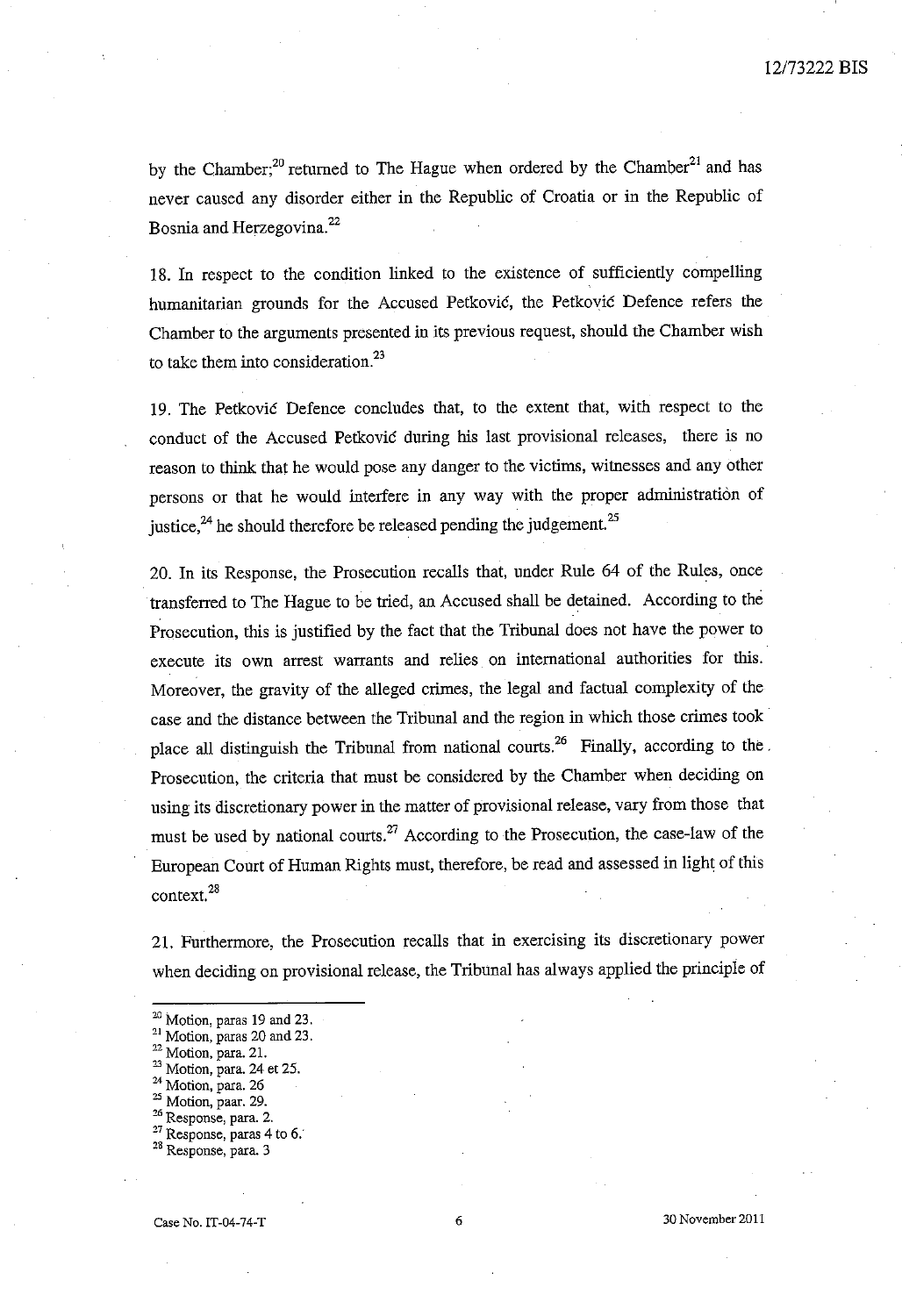proportionality according to which the length of release granted must be proportional to tbe justification advanced by the requesting party. This principle of proportionality has remained unchanged, according to the Prosecution, since the amendment of Rule 65 (B) of the Rules. $^{29}$ 

22. Witb respect to tbe assessment of the requirements of Rule 65 (B), tbe Prosecution submits that, should the Chamber decide to release the Accused Petković until the judgement is rendered, it would not be able to assess the flight risk since the date is currently unknown.<sup>30</sup> Moreover, the Prosecution believes that due to the advanced stage of the proceedings and the disproportionate length of provisional release requested, the Chamber should not grant the request.<sup>31</sup>

23. The Prosecution argues furthermore that a release following tbe Rule 98 *bis*  Decision could have a prejudicial effect on the victims and could undermine tbe credibility of the Tribunal amongst the victims and witnesses in all Tribunal proceedings?2 According to the Prosecution, granting indefinite provisional release until a judgement is rendered would be contrary to one of the Tribunal's goals: to help establish stability in the former Yugoslavia. In this sense, the Prosecution recalls that the Appeal Chamber followed the jurisprudence of the European Court of Human Rights by holding tbat public impact can be a factor to take into consideration when deciding on provisional release.<sup>33</sup>

24. The Prosecution argues finally that the requirement of sufficiently compelling humanitarian reasons must always apply due to the advanced stage in the proceedings, despite the amendment to Rule 65 (B). The Prosecution deems furtbermore tbat the humanitarian grounds argued by the Petkovic Defence do not justify an indefinite provisional release.<sup>34</sup>

- Response, para. 10.
- **30 Response, para. 11.**
- **<sup>31</sup>Response, para. 12.**
- **32 Response, para. 13.**
- **33 Response, para. 14.**

Response, paras 16 to 19.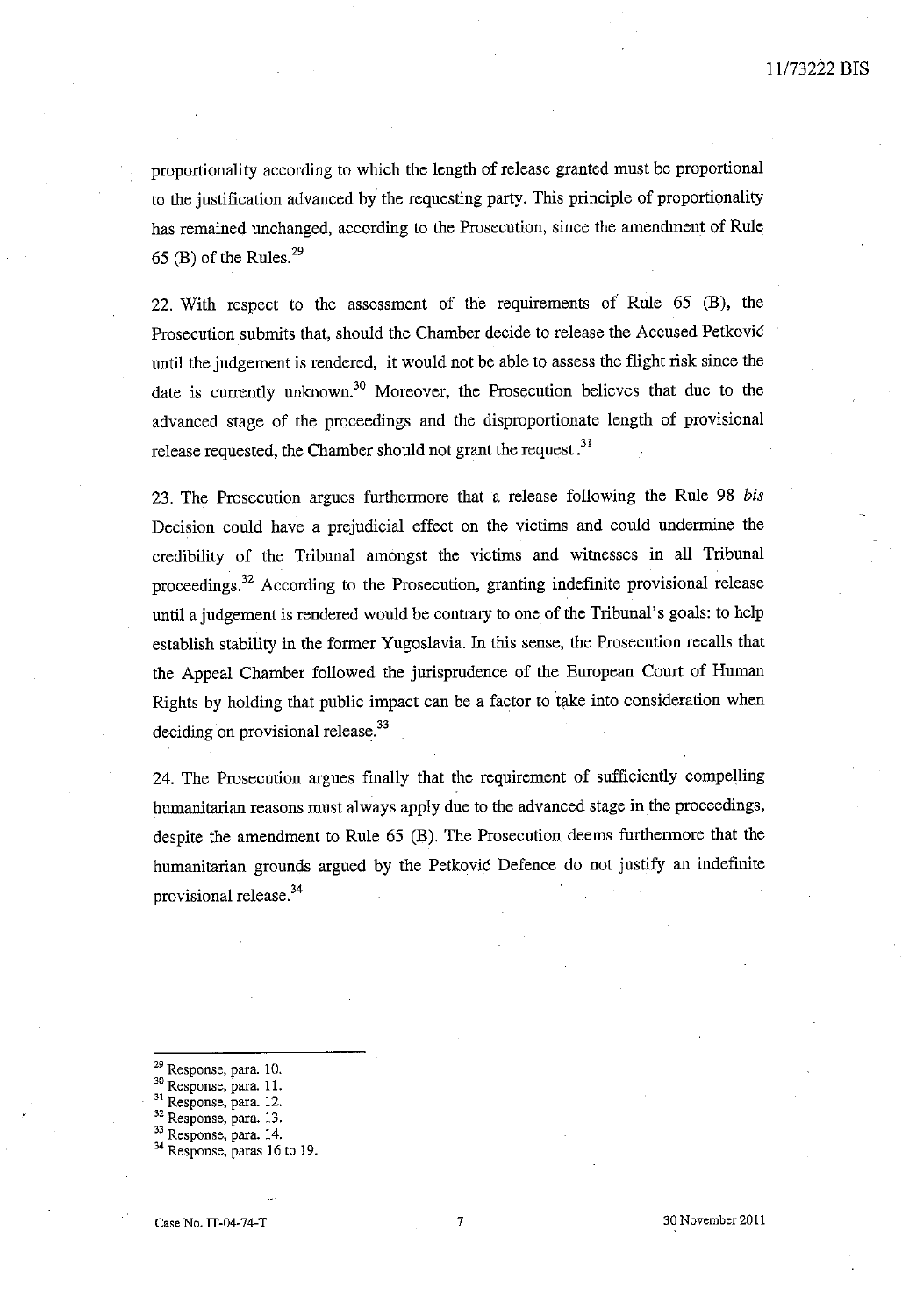J

25. In light of the preceding arguments, the Prosecution requests that the Chamber deny the Motion or, should it decide to grant it, that it stay the decision in order to allow the Prosecution to lodge an appeal against it.<sup>35</sup>

#### **IV. DISCUSSION**

26. The Chamber notes that pursuant to Rule 65 (B) of the Rules, the Government of the Netherlands, the host state, informed the Chamber in its letter of 16 November 2011 that it did not object to a possible provisional release of the Accused Petković.<sup>36</sup>

27. Furthermore, in a letter dated 3 November 2011, the Government of the Republic of Croatia provided guarantees that if a motion for provisional release were to be granted by the Chamber, the Accused Petkovic would not influence or endanger any victims, witnesses or any other person during his provisional release, and would return to The Hague on the date ordered by the Chamber.<sup>37</sup> The Chamber notes that in its letter of 3 November 2011, the Government of the Republic of Croatia submits that economic and security considerations militate in favour of a simultaneous departure and return of those Accused to whom the Chamber decides to grant provisional release<sup>38</sup>.

28. The Chamber recalls that in order to establish whether the requirements of Rule 65 (B) of the Rules have been met, it must consider all the relevant factors which a reasonable Trial Chamber would be expected to consider in coming to a decision.<sup>39</sup>

29. In this case, with respect to the risk of flight of the Accused Petkovic, the Chamber notes that in addition to surrendering voluntarily to the Tribunal on 5 April

<sup>&</sup>lt;sup>35</sup> Response, paras 20 and 21.

**<sup>36</sup> Letter from the Ministry of Foreign Affairs of the Netherlands regarding the provisional release of**  Milivoj Petkovic dated 16 November 2011.

Letter of Guarantee from the Ministry of Justice of the Republic of Croatia dated 3 November 2011, **enclosed in an annex to the Motion.** 

 $^8$ *Ibid*.

**J9***Mico Stani***p***i6Decision,* **para. 8;** *Jovica* **Stanisi6Decision, para. 35;** *PetkovicDecision* **of 21 April**  2008, para. 8; *PrlicDecision* of 25 April 2008, para. 10.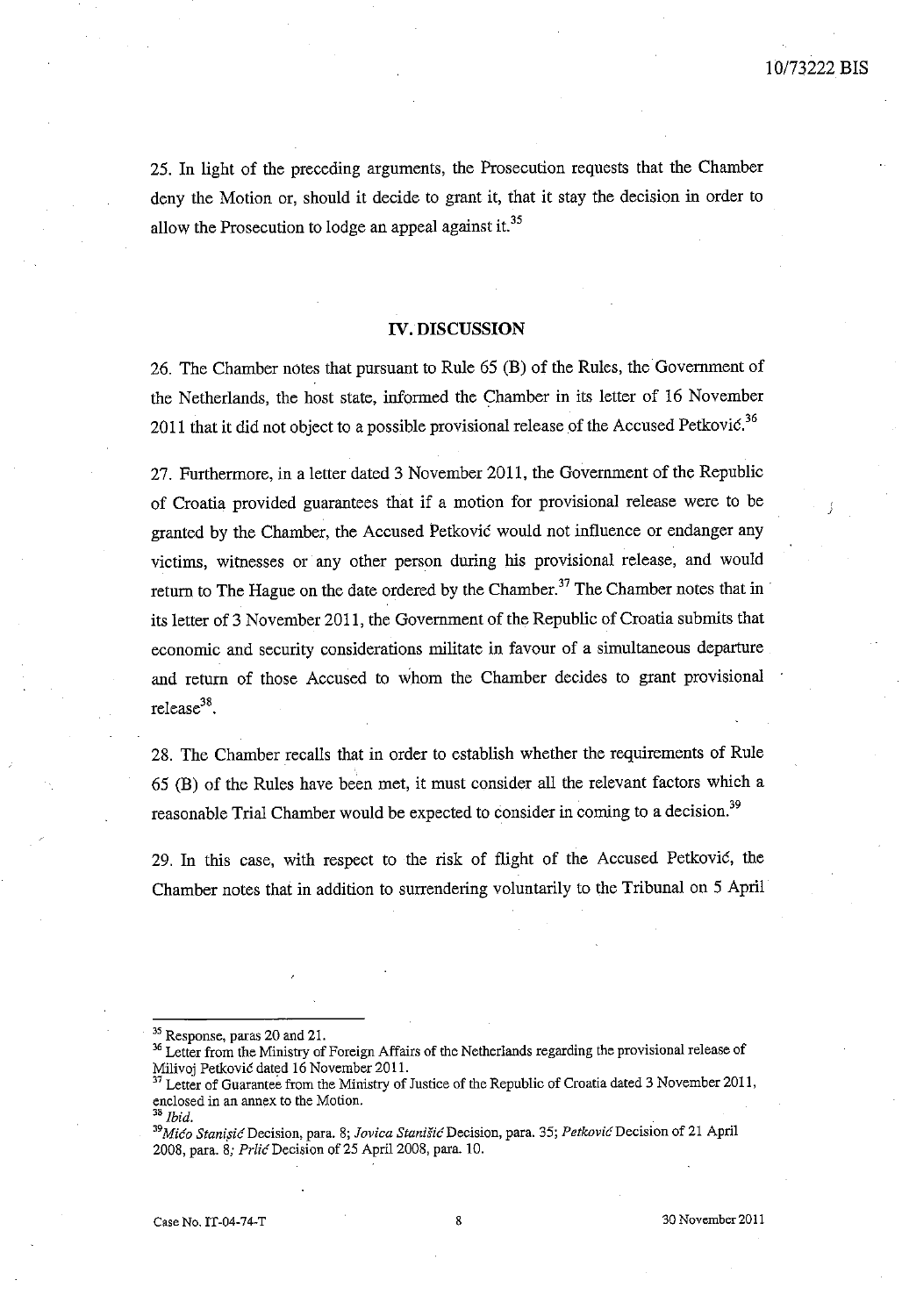2004, he has always complied with the conditions and guarantees of his previous provisional releases, pursuant to the orders and decisions rendered by the Chamber.<sup>40</sup>

30. Furthermore, the Chamber deems that, should it decide to grant the Motion, the guarantees to reappear provided against the risk of flight that may be imposed on the Accused Petkovic, such as the ongoing surveillance by the police authorities of the Republic of Croatia, would offset any possible risk of flight.

31. For these reasons, the Chamber is satisfied that, ifreleased, the Accused Petkovic would return to the United Nations Detention Unit ("UNDU").

32. For these same reasons, the Chamber is of the opinion that the Accused Petkovic, were he released in the Republic of Croatia, would not pose a danger to victims, witnesses or other persons, $41$  all the more so as the trial has now concluded and there are no further witnesses to be heard by the Chamber.<sup>42</sup>

33. Finafly, the Chamber notes that closing arguments concluded on 2 March 2011 and that on the same day, the Presiding Judge declared the hearings closed.<sup>43</sup> Consequently, there will be no judicial activity requiring the presence of the Accused Petkovi} in court until the judgement is delivered.

**<sup>41</sup>This danger is not assessed** *in abstracto* **- it must be real.** *Mico Stanitic* **Decision, para. 27.**  <sup>42</sup> "Amended Scheduling Order (Final Trial Briefs, Closing Arguments for the Prosecution and the Defence)", public, 22 November 2010, p. 11.

<sup>40 &</sup>quot;Order on Provisional Release of Milivoj Petkovic", public, 30 July 2004; "Decision on Motion for Provisional Release of the Accused Petkovic", confidential, 26 June 2006; "Décision relative à la *demande de mise en liberte provisoire de* **['Accllse** *Petkovic"',* **partially confidential, 8 December 2006; "Decision on the Motion for Provisional Release of the Accused Petkovic", public with confidential annex, 11 June 2007; "Order to Amend the Decision on the Motion for Provisional Release of the**  Accused Petkovic", confidential, 10 July 2007; "Decision on the Motion for Provisional Release of the Accused<sup>:</sup>Petković", public with a confidential annex, 29 November 2007; "Further Decision to the **Decision on Provisional Release of the Accused Petkovic", public with confidential annex, 22 April**  *2008; "Decision relative* **a** *la demande de mise en liberte provisoire de l'Accuse Petkovic"',* **public with confidential annex, 17 July 2008; "Decision on the Accused PetkoviC's Motion for Provisional**  Release", public with confidential annex, 5 December 2008; "Decision on Urgent Motion for Provisional Release of the Accused Milivoj Petković to Undergo Major Surgery in Croatia", **confidential and** *ex parte* **with confidential and** *ex parte* **annex, 29 January 2009; "Decision on the**  Accused Petković's Motion for Provisional Release", public with confidential annex, 17 June 2009; **Petkovic Decision of 9 December 2009; "Decision on Motion for Provisional Release of the Accused**  Petkovic", confidential with confidential annex, 12 July 2010; "Decision on Motion for Provisional **Release of the Accused Petkovic", confidential with confidential annex, 9 December 2010; "Decision on Milivoj Petkovic's Motion for Provisional Release", confidential with confidential annex, 24 June**  2011.

<sup>&</sup>lt;sup>43</sup> Hearing of 2 March 2011, Transcript in French, page 52976.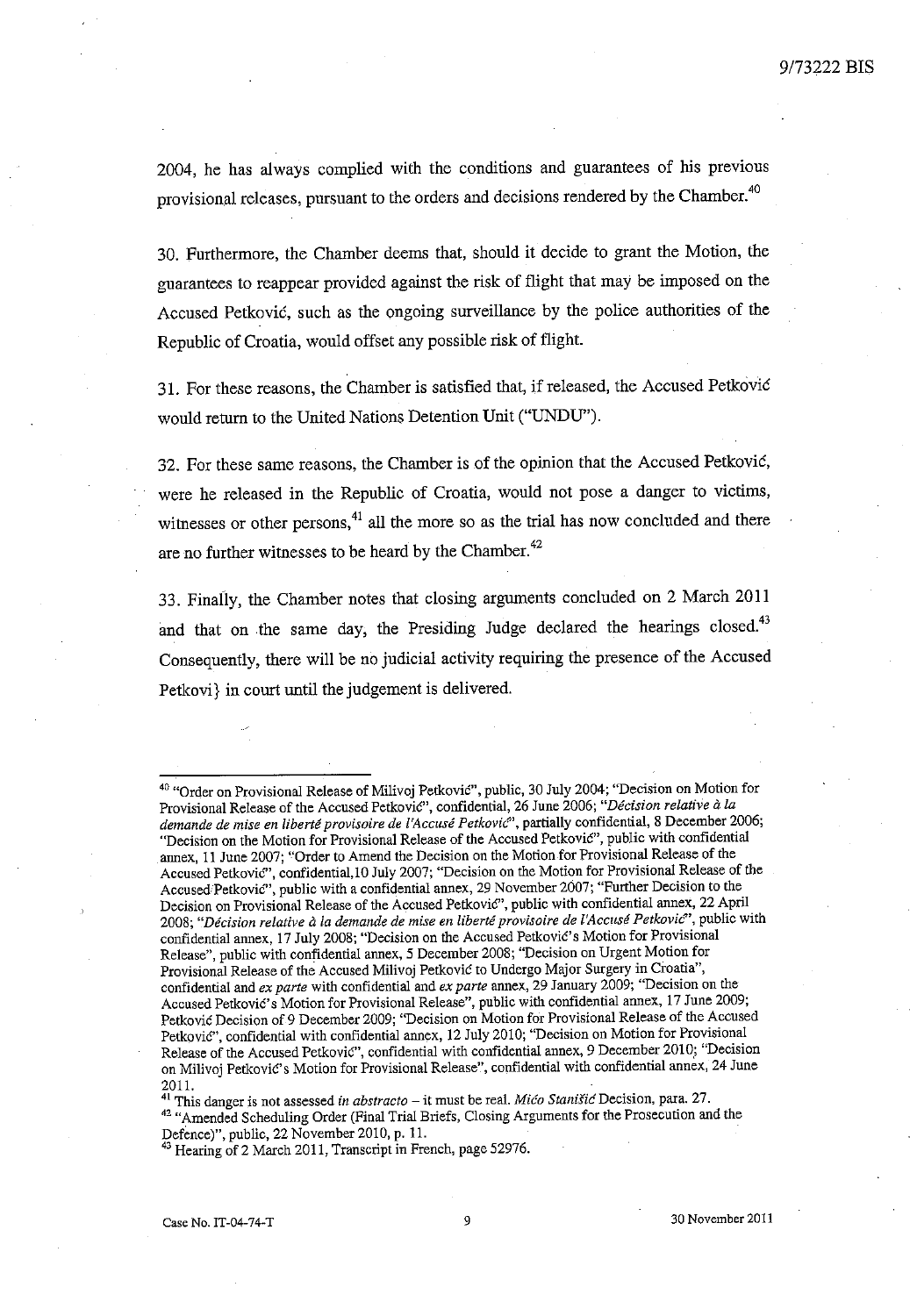34. The Chamber finds, therefore, that the requirements of Rule 65 (B) of the Rules have been met in this case.

35. The Chamber must also assess, in the exercise of its discretionary power, whether to grant provisional release to the Accused and, if so, for how long.

36. **In** this respect, the Chamber recalls the Appeal Chamber's case law in which, pursuant to international principles of human rights, "[i]f it is sufficient to use a more lenient measure than mandatory detention, it must be applied".<sup>44</sup>

3 7. The Chamber recalls, moreover, that as the hearings have ended, the presence of the Accused Petkovi} is no longer required in court. Furthermore, the Accused Petkovi} is no longer required to assist his counsel, whose presence is no longer required in The Hague, in the preparation of his defence as the latter, like the other . defence cases, has now ended.

38. Furthermore, the Chamber has already noted that, save for short periods of release, the Accused Petkovi} has remained in provisional detention for over five years. The complexity and the scope of the case may also result in a lengthy period of deliberation prior to the delivery of the judgement. It is therefore reasonable to presume that the Accused Petkovi} could still face a lengthy period of provisional detention.

. 39. Nevertheless, the Chamber is aware of the potential effect that the release of a person accused of crimes as serious as those with which· he is charged in the Indictment could have on the victims of these crimes. The Chamber recalls in this respect that this is one of the reasons why it has always ensured that provisional releases of the accused are accompanied by very strict security measures, such as close 24-hour police escort, confinement of the accused to the town where they will reside during their release and a requirement for the Croatian authorities to provide the Chamber with regular reports on whether the conditions of provisional release have been respected. This is also one of the reasons why the Chamber requires the police authorities in charge of providing 24-hour surveillance of the Accused to be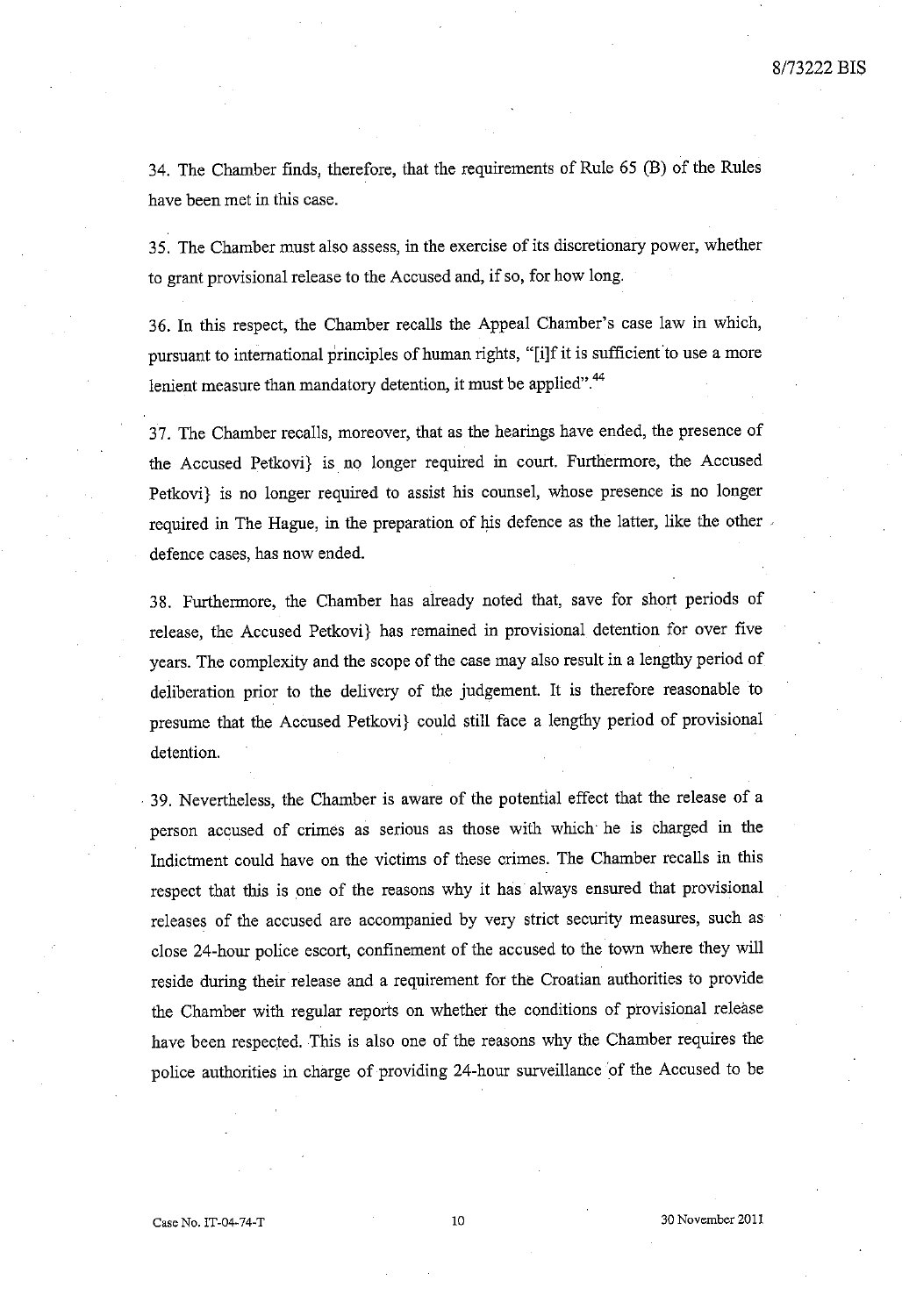clearly identifiable as police authorities. The Chamber deems that such measures also testify to the fact that the trial of the Accused is ongoing and that he remains, therefore, under the authority of the Tribunal until the final judgement, and they should contribute to reducing the potential effect that the release of the Accused in the Republic of Croatia could have on victims and witnesses.

40. The Chamber also agrees with the Prosecution's argument that, if it were to grant provisional release to the Accused for an indefinite period, the Chamber would not be able to determine the flight risk.<sup>45</sup> This is why the Chamber deems it necessary to limit the length of the provisional release in the terms set out below.

#### **VI. CONCLUSION**

41. For these reasons, the Chamber is satisfied that the requirements imposed by Rule 65 (B) of the Rules have been met in this case. Consequently, in exercising its discretionary power, the Chamber decides to grant provisional release to the Accused Petković in Split, in the Republic of Croatia.

42. In respect of the length of the provisional release, the Chamber deems that it would be disproportionate, at this stage, to leave it undefmed or, rather, until the day the judgement is rendered. It is the Chamber's duty to keep control of the progress of the provisional release. To this end, it has decided to fix this release to a period of three months. This period could be extended if the Chamber remains satisfied that the requirements set out in Rule 65 (B) continue to be fulfilled.

43. In the interest of judicial economy and to avoid travel costs, the Petkovi} Defence may seize the Chamber of a new motion for provisional release, pursuant to Rule 65 (B) of the Rules, before the expiry of the current provisional release in accordance with the terms set out by the Chamber in Annex 1 to the present Decision. The Chamber will then assess once more, depending on the documentation presented by the Petkovi} Defence and the arguments of the other Parties, whether the

<sup>44 &</sup>quot;Decision on Slobodan Praljak's Motion for Provisional Release", public, 21 April 2011 ("Praljak Decision of 21 April)", para. 30; see also "Decision on Jadranko Prlic's Motion for Provisional Release", public, 21 April 2011, para. 31.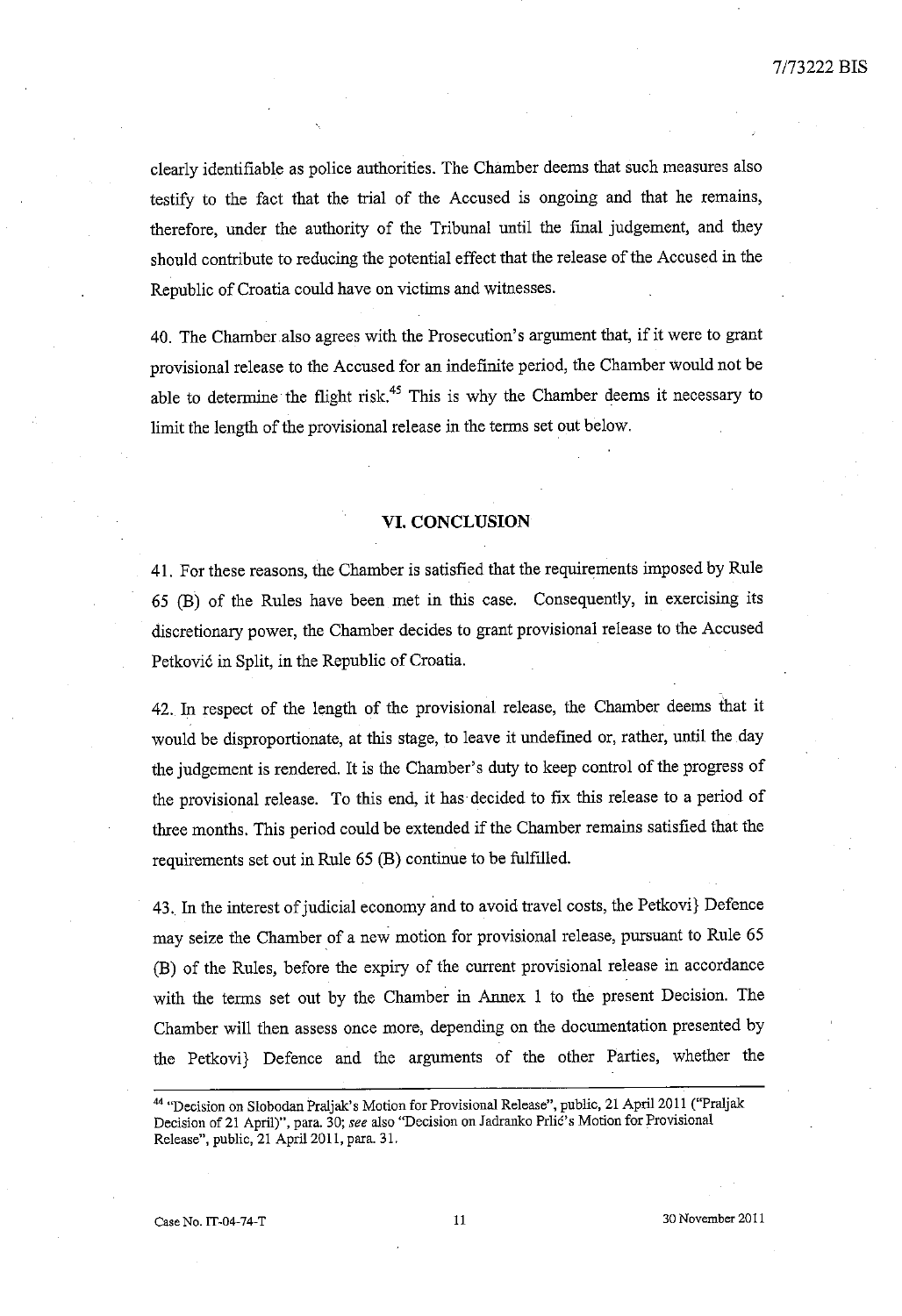requirements of Rule 65 (B) have been met and whether the provisional release should be extended for the Accused and on what conditions.

44. In view of the circumstances in this case, the Chamber deems it necessary to limit the release of the Accused to the city of Split, with the exception of a 24-hour visit once a month to see his mother in Vrpolje. The Chamber also deems it necessary for the provisional release of the Accused Petkovic to take place under a clearly identifiable 24-hour surveillance of the Accused Petkovic by the Croatian authorities for the duration of his stay, including in Vrpolje. The Chamber also deems it necessary to receive a situation report from the Croatian authorities every fourteen days. The Chamber wishes furthermore to point out that in case one or more of the conditions accompanying this decision is breached, the provisional release of the Accused Petkovic will be revoked immediately.

45. Finally, the Chamber wishes to remind the Accused, as it has explained above, that he remains, throughout the duration of his release, under the authority of the Tribunal. Therefore, the Chamber requests that the Accused ensure his conduct remains respectful and discreet.

46. The Accused Petkovic will therefore be released on the dates and subject to the conditions set forth in confidential Annex 2 to the present Decision.

47. Nevertheless, the Chamber decides to stay its decision to release the Accused Petkovic pending a ruling on the appeal the Prosecution intends to lodge.

#### FOR THE FOREGOING REASONS,

PURSUANT to Rules 65 (B) and 65 (E) of the Rules,

DEEMS the Second Motion MOOT,

PARTIALLY GRANTS the Motion,

ORDERS the provisional release of the Accused Petkovi} on the dates and under the conditions set forth in confidential Annex 2 to the present Decision,

<sup>45</sup> Response, para. 8.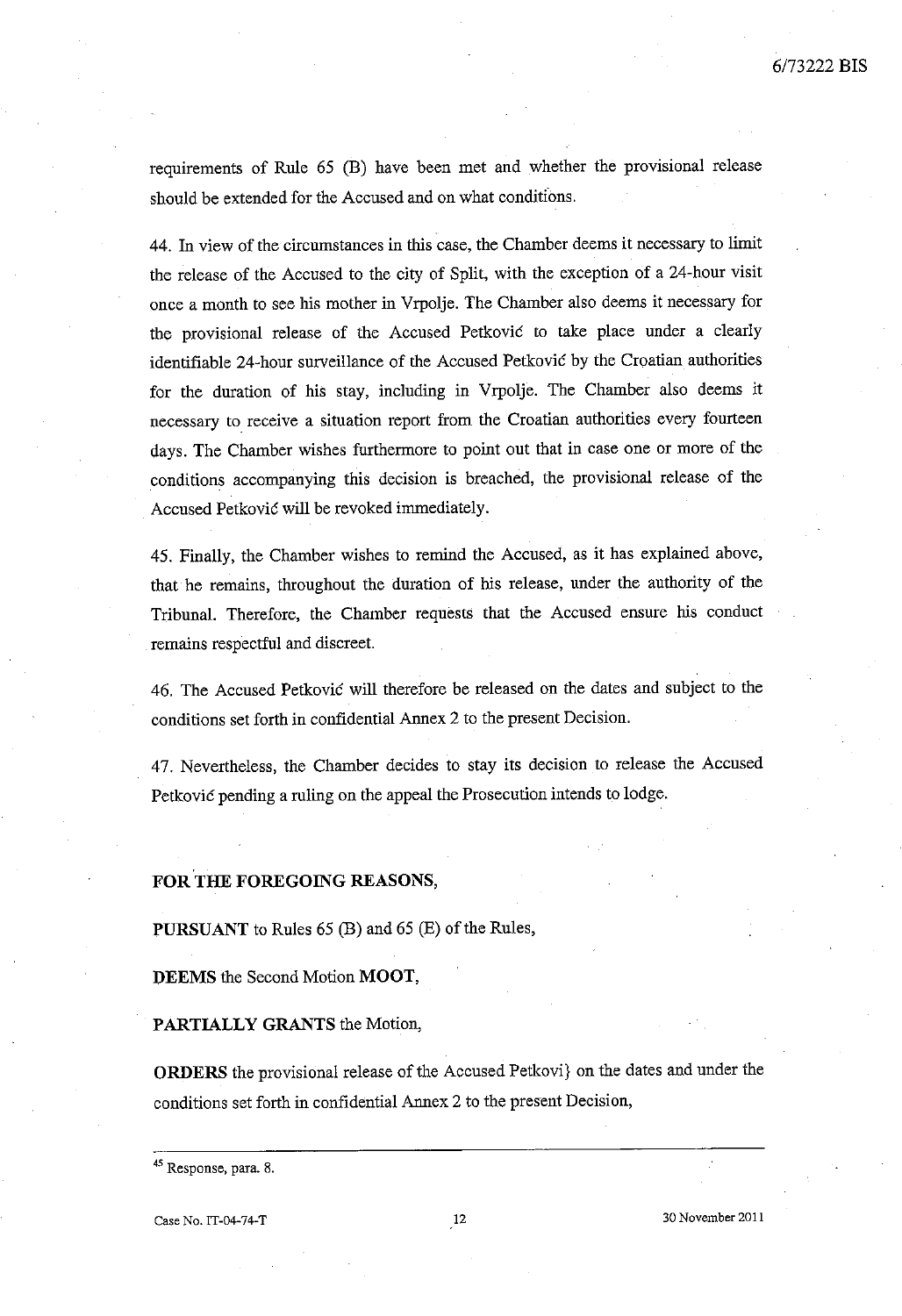**ORDERS** a stay of execution of the present decision pending a ruling by the Appeals Chamber on the appeal that the Prosecution intends' to lodge against this decision, AND

**DENIES** the Motion in all other respects.

Done in English and in French, the French version being authoritative.

*/signed/* 

Jean-Claude Antonetti Presiding Judge

Done this thirtieth day of November 2011

The Hague

The Netherlands

## **[Seal of the Tribunal]**

Case No. IT-04-74-T 13

**30 November 2011**